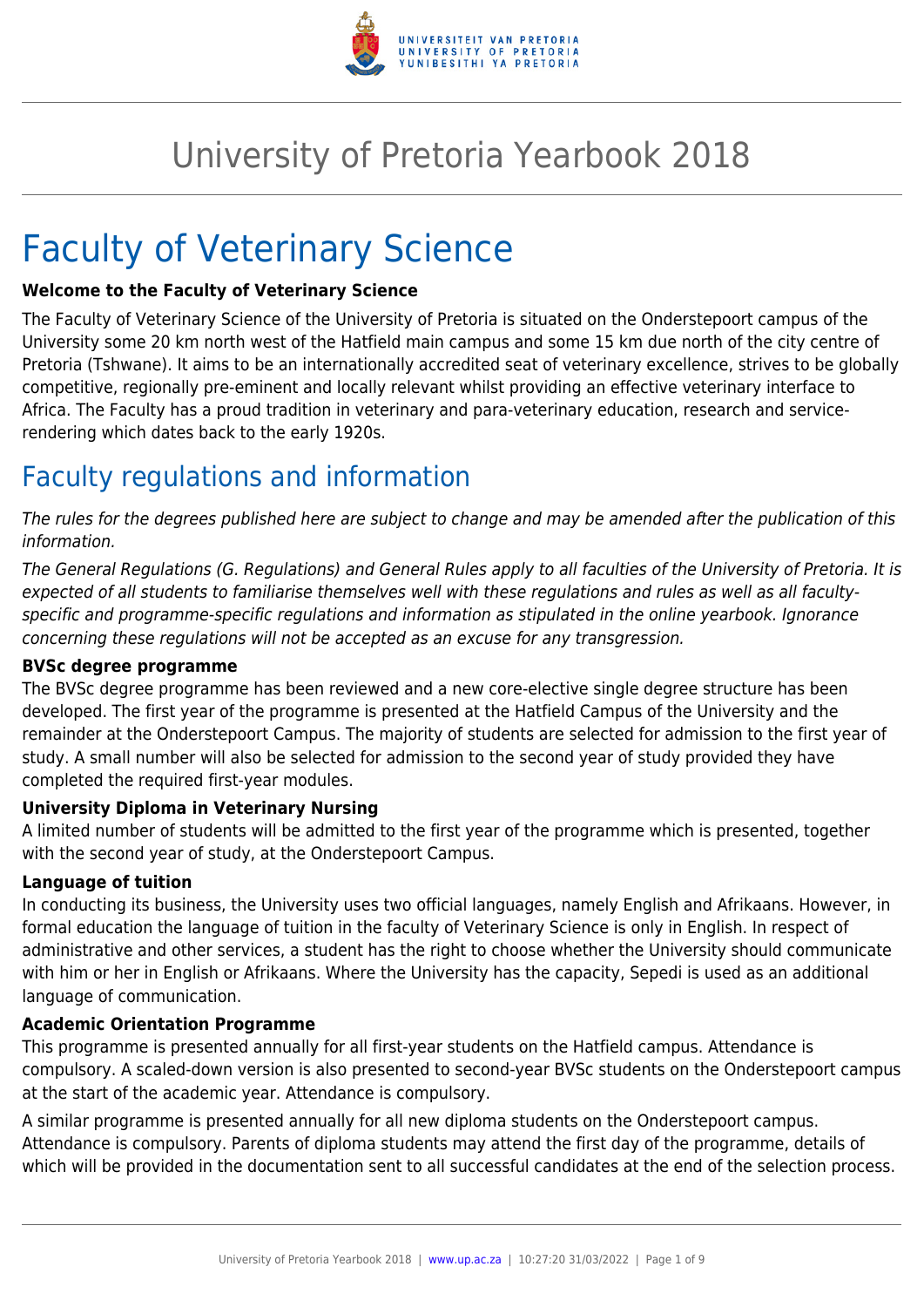

#### **Hospital Orientation Programme**

The programme is presented annually for BVSc V students. It takes place during the week before the clinic rotation programme starts in July. Attendance is compulsory.

#### **Prescribed books and instruments**

Students are requested not to purchase any books or instruments before they start with their chosen programme. Specific requirements will be provided during the academic orientation programme as well as in the relevant study guides.

#### **Dress cod**e

Special instructions regarding dress must be adhered to. Details will be furnished when students are notified that they have been selected for the programme. Provision is made during the orientation programme for the acquisition of protective clothing.

#### **Excursions**

As it is essential to gain practical experience outside the Faculty, students are reminded to make provision for an adequate amount of money to cover expenses for excursions throughout their period of study. Details are provided in the relevant study guides.

#### **Vaccinations**

It is expected of every student to complete the required vaccination protocol against rabies as arranged by Student Administration. The protocol is for the student's own account. Provision is made for the availability of documentation to facilitate claims with medical aid schemes.

#### **Leave of absence**

If it is impossible for a registered student at the University of Pretoria to continue with his/her studies/research in a specific year, but he/she intends to continue in the following year, the student must apply in writing to the dean for leave of absence. The application must include: full names, student number, address, reasons and period for leave of absence, for example the whole year, first semester (January to June) or second semester (July to December), name of supervisor (where applicable), and the student's intentions for the period after his/her leave of absence. However, in accordance with the policy of the University of Pretoria, leave of absence is not granted for more than two years. Any outstanding fees should be paid in full upon the student's return from his/her leave of absence.

#### **Academic literacy**

It is expected of all new undergraduate students to complete the prescribed academic literacy module(s) as contained in the academic curriculum of the relevant programme.

#### **Examinations and pass requirements**

A final mark of at least 50% is required to pass a module. Students are also referred to the Faculty approved Guidelines for Examinations and related matters in the Faculty of Veterinary Science as well as individual study guides.

#### **Subminima in examinations**

Subminima required in modules or subdivisions of modules appear in the study guides issued annually for these modules.

#### **Weighting of modules**

The percentage of weighting of subsections of an examination in the calculation of the examination mark will be indicated in the individual study guides.

#### **Examinations (Reg G.12)**

The examinations for modules offered in the first semester, take place in April to June, while all other examinations (for second-semester modules and year modules) take place from August to November.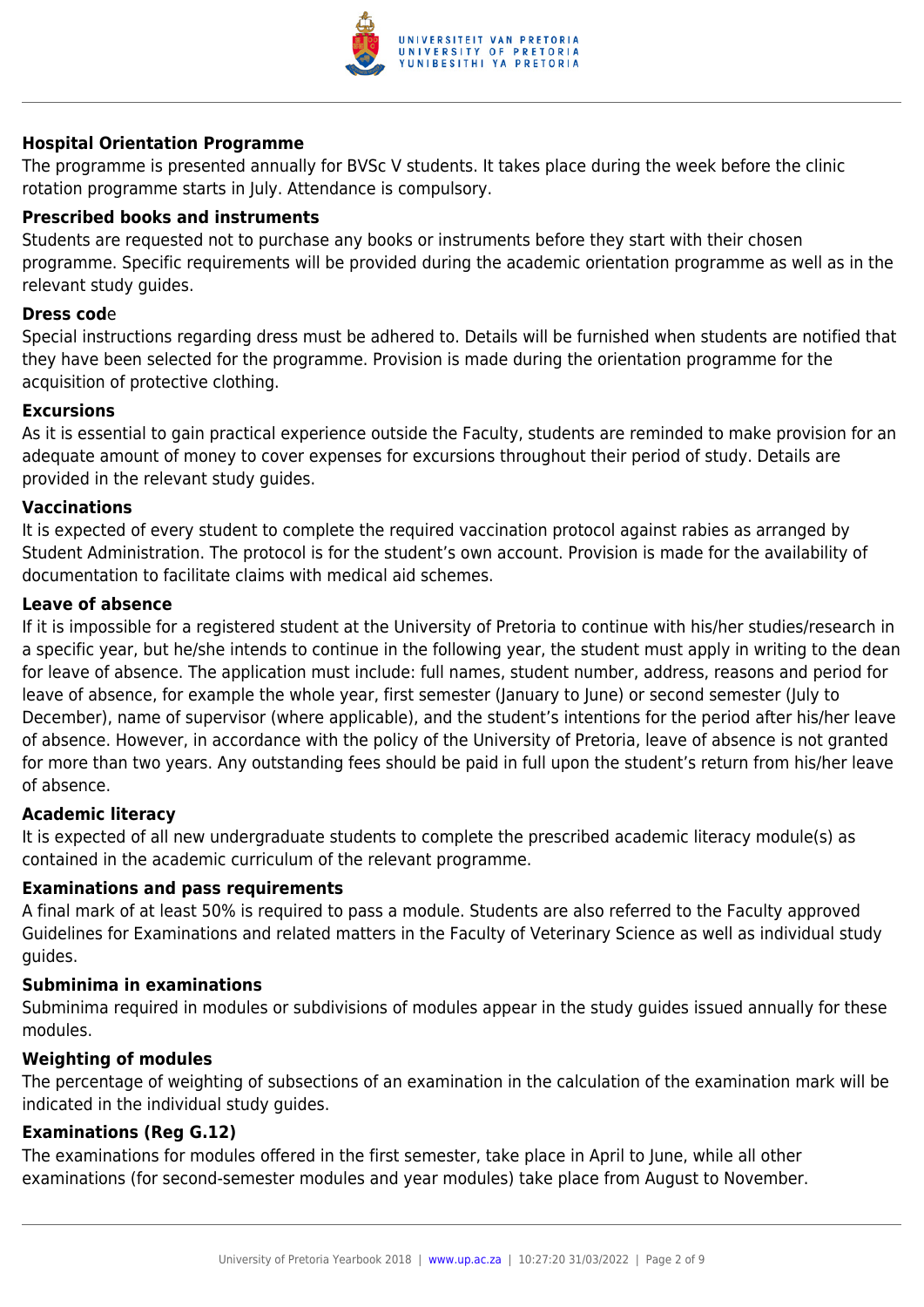

#### **Ancillary examinations (Reg G.12.3)**

After completion of an examination and before the final examination results are announced, the examiners may offer an additional evaluation opportunity on certain aspects of the work of the module as provided for in the Guidelines for Examinations and related matters in the Faculty of Veterinary Science.

#### **Special examination**

Students who have failed one or two modules and who have not been admitted to a supplementary examination, or who fail the supplementary examination(s), may be allowed to take a special examination after having worked full-time in the department/s concerned for a period determined by the head/s of department and with the Dean's approval. If they fail the latter, the Dean will determine when a further examination may be taken.

Perusal and re-marking of examination papers scripts (also consult Reg G.14)

After an examination, departments provide feedback to students concerning the framework that was used by the examiners during the examination. The manner in which feedback is given is determined by the heads of department.

Students may apply for re-marking of an examination paper after perusal of the paper and payment of the prescribed fee. This should take place within 5 working days after the announcement of the results of the primary examination and within 3 working days after the announcement of the results of the supplementary examination. The examiner will be appointed by the head of the department concerned. Re-evaluation of oral examinations is not allowed.

#### **Supplementary examinations**

A head of department may require from a student who has been admitted to a supplementary examination, to do additional prescribed work for a specified period of time before he or she may take the supplementary examination as approved by the Dean. A student will only be allowed to do supplementary examinations in two modules.

#### **Statutory requirements**

Registration requirements contained in the relevant programmes.

#### **Promotion requirements**

Promotion to a subsequent year of study in all undergraduate programmes offered by the Faculty is subject to the successful completion of all modules of the relevant year of study. Students are also referred to the curriculum and other information of each programme.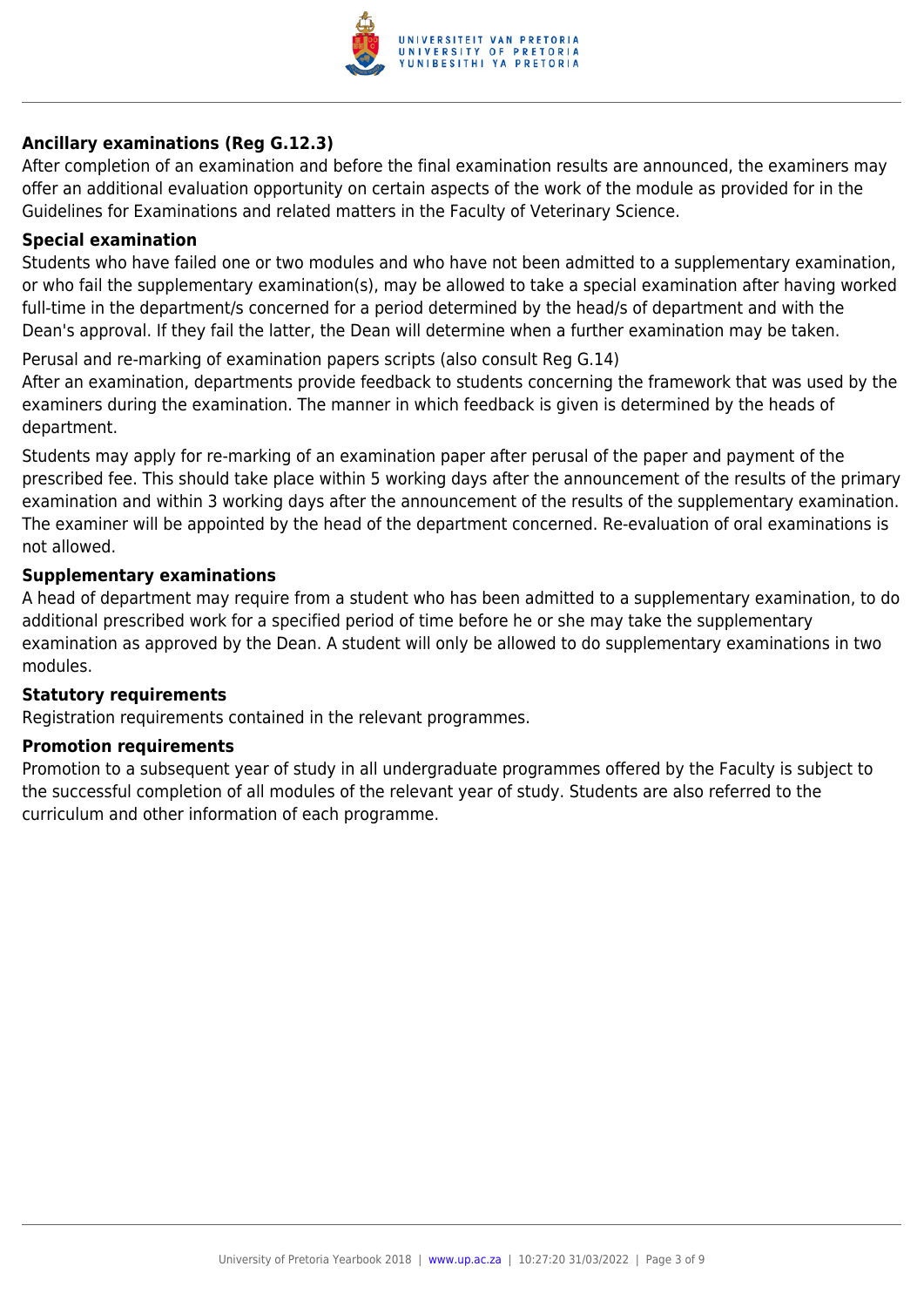

## Undergrad Diploma/Certificate

**University Diploma Veterinary Nursing (08120002)**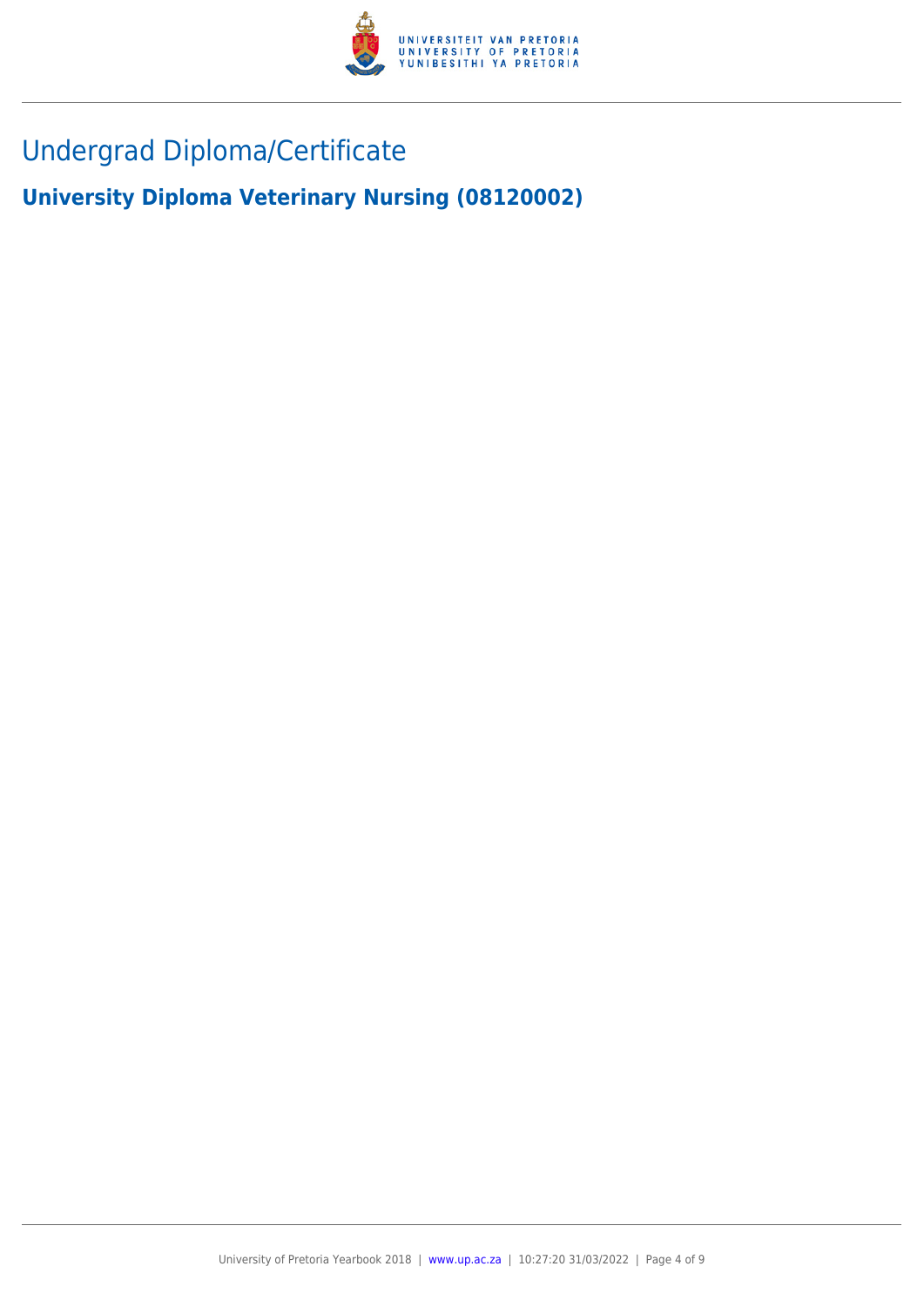

# Undergraduate Degree **BVSc (08130005)**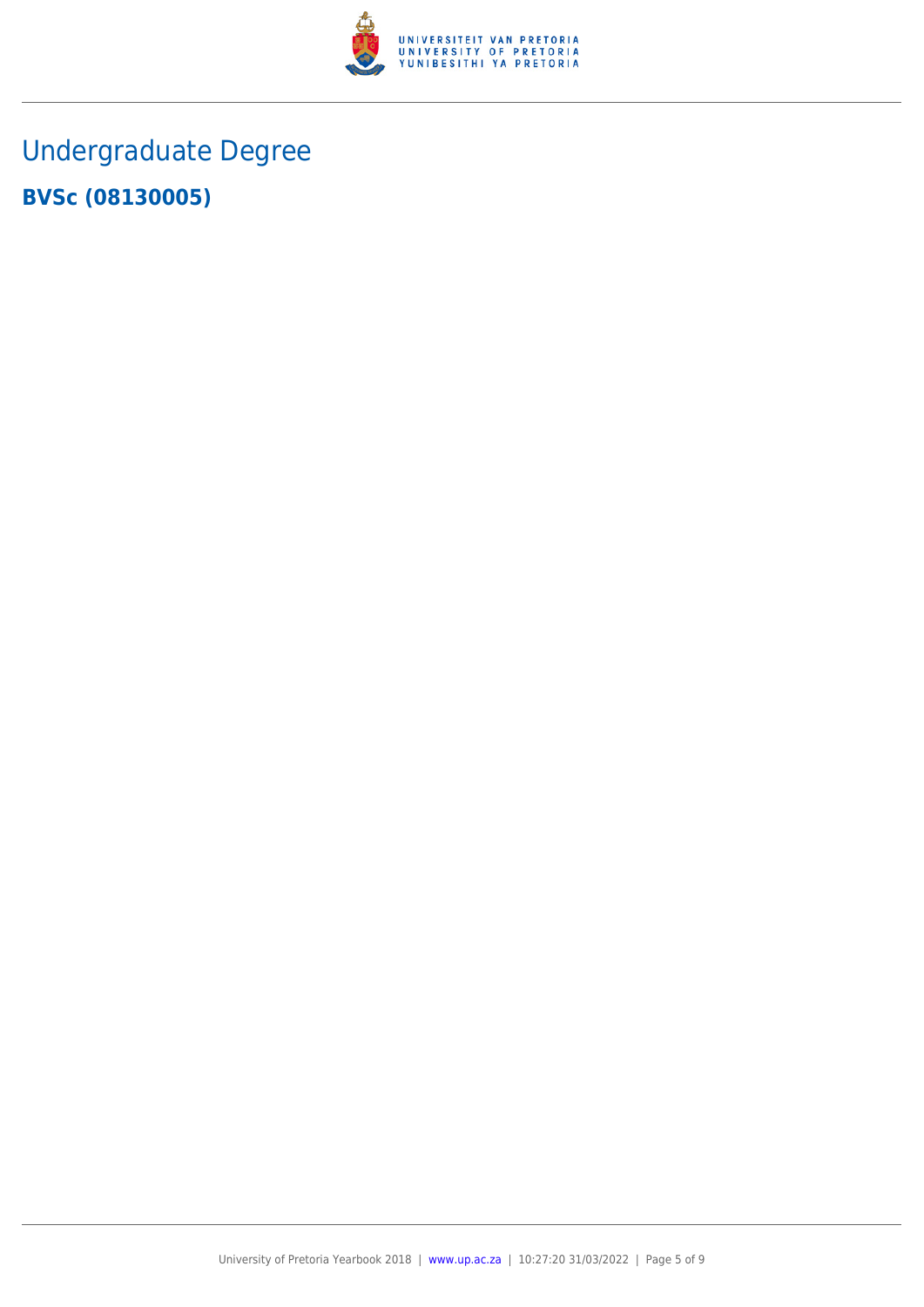

Postgrad Diploma/Certificate **PGDip Animal Welfare (08220065) PGDip Laboratory Animal Science (08220062) PGDip Production Animals (08220063) PGDip State Veterinary Medicine (08220064) PGDip Veterinary Clinical Sciences (08220061) PGDip Veterinary General (08220066)**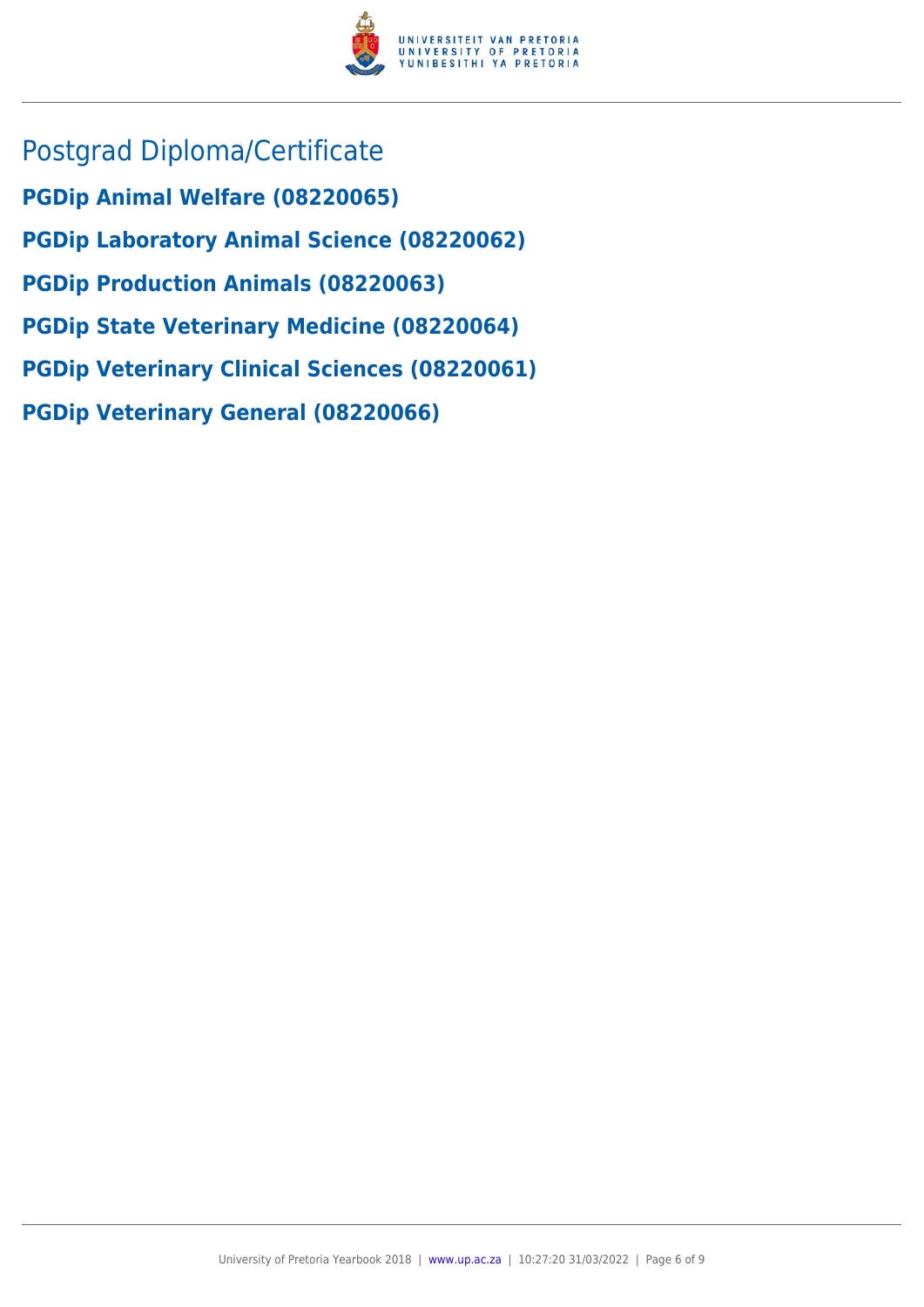

### Master's

**MMedVet Anaesthesiology (Coursework) (08250132) MMedVet Bovine Health and Production (Coursework) (08250055) MMedVet Clinical Laboratory Diagnostics (Coursework) (08250192) MMedVet Diagnostic Imaging (Coursework) (08250143) MMedVet Equine Medicine (Coursework) (08250056) MMedVet Equine Surgery (Coursework) (08251122) MMedVet Laboratory Animal Science (Coursework) (08250212) MMedVet Ophthalmology (Coursework) (08250252) MMedVet Pathology (Coursework) (08250102) MMedVet Pharmacology (Coursework) (08251132) MMedVet Pig Herd Health (Coursework) (08250183) MMedVet Poultry Diseases (Coursework) (08250172) MMedVet Reproduction (Coursework) (08250032) MMedVet Small Animal Medicine (Coursework) (08250057) MMedVet Small Animal Surgery (Coursework) (08250024) MMedVet Small Stock Herd Health (Coursework) (08250242) MMedVet Toxicology (Coursework) (08251142) MMedVet Veterinary Public Health (Coursework) (08250042) MMedVet Wildlife Diseases (Coursework) (08250222) MSc Ruminant Health (Coursework) (08251024) MSc Tropical Animal Health (Coursework) (08251020) MSc Veterinary Science Companion Animal Clinical Studies (08251015) MSc Veterinary Epidemiology (Coursework) (08251022)**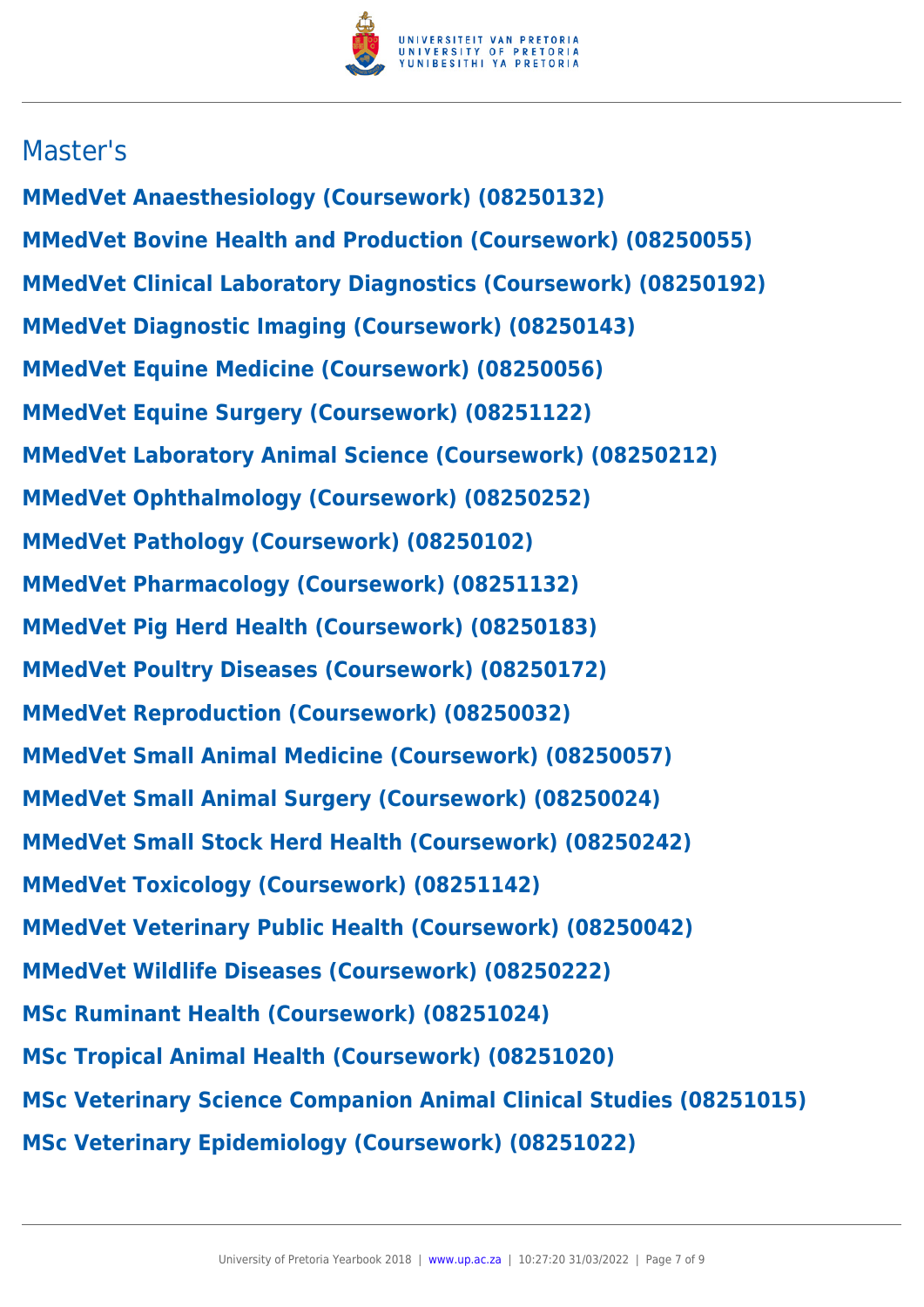

- **MSc Veterinary Industrial Pharmacology (Coursework) (08251018) MSc Veterinary Public Health (Coursework) (08251025) MSc Veterinary Reproduction (Coursework) (08251023) MSc Veterinary Science Anatomy and Physiology (08251014)**
- **MSc Veterinary Science Paraclinical Sciences (08251016)**
- **MSc Veterinary Science Production Animal Studies (08251017)**
- **MSc Veterinary Science Tropical Diseases (08250902)**
- **MSc Wildlife Health, Ecology and Management (Coursework) (08251019)**